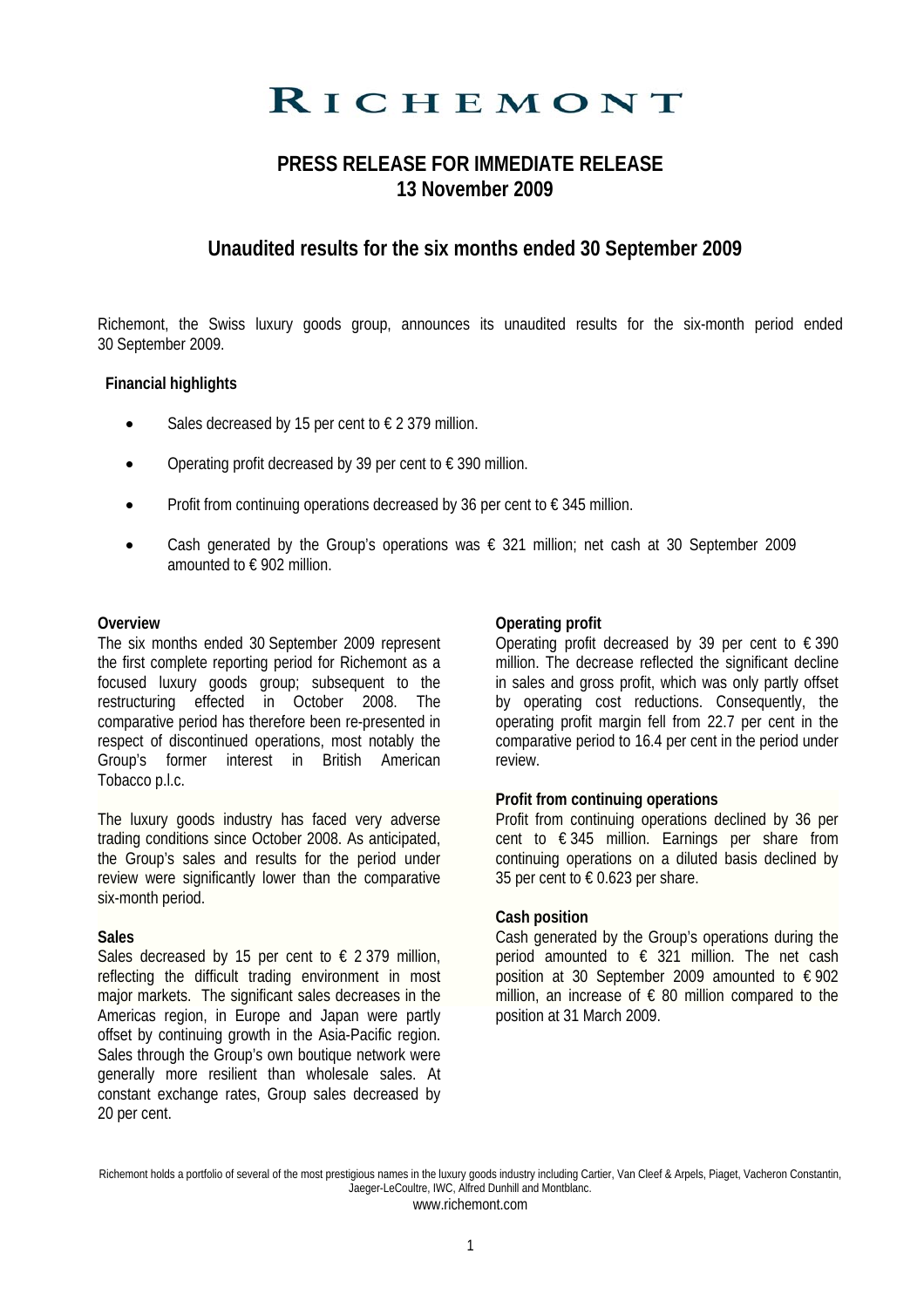# **Executive Chairman's commentary**

#### **Overview**

Since October 2008, the luxury goods industry has faced extremely difficult trading conditions in most of its markets as the financial crisis extended into the broader economy. These difficulties have continued to impact Richemont's sales and profitability during the first six months of this financial year and comparisons reflect the fact that the six-month period ended 30 September 2008 was a record one for the Group in terms of both sales and profitability. Although sales for the six months under review are significantly below the prior year, we have rigorously controlled expenditure and slowed production in order to limit the decline in profitability.

By cutting back production we were able to avoid a build-up of finished goods inventory in the Group's own wholesale distribution network. This was achieved even as our retail partners in the watch business have been destocking. Wherever possible, we have cut production without triggering redundancies amongst our skilled workforce. The Group's working capital has been kept under strict control and maintaining cashflow has been a key consideration. At 30 September 2009, the Group's net cash position amounted to some € 900 million; € 80 million above the level of 31 March.

Over the period under review, the rate of decline in sales through both retail and wholesale channels has slowed. Retail sales over the period have generally been much less impacted by the crisis than the wholesale business. At actual rates, sales through our own boutiques reached a low point of -10 per cent in June this year, with the decline limited to single figures since then.

Although western economies, most notably the United States, have been badly hit, the Asia-Pacific region has proved resilient, with the Group's sales in that region being above the prior year's level since July.

#### **Current trading and outlook**

The decline in sales for the month of October across all regions was 10 per cent at actual rates. The Asia-Pacific region saw sales 11 per cent above the prior year, although this was more than compensated by the Americas, Japan and Europe, which all reported lower figures. Cartier performed well in Asia, with a doubledigit growth in sales in the month. Overall, the Group's retail sales for the month were 2 per cent below last year.

These performances were achieved against the less challenging comparative figures reported in October 2008. A cause for concern remains the significant weakening of the dollar and, to a lesser extent, the yen against the euro over recent months. These currency trends will have a negative impact on the Group's results for the second half of the year.

We remain cautious as to the sustainability of the improving economic outlook that we are seeing today and are prepared for a long recovery process. However, the Group's Maisons possess the heritage, creative expertise, products and manufacturing resources – linked to the financial backing of Richemont – which will allow them to emerge from this recession stronger than before. Although we will continue to plan for difficult market conditions, Richemont is well prepared to reap the benefits of improved economic circumstances in the years ahead.

#### **Johann Rupert**

*Executive Chairman*  Geneva, 13 November 2009

This document contains forward-looking statements as that term is defined in the United States Private Securities Litigation Reform Act of 1995. Words such as 'may', 'should', 'estimate', 'project', 'plan', 'believe', 'expect', 'anticipate', 'intend', 'potential', 'goal', 'strategy', 'target', 'will', 'seek', and similar expressions may identify forward-looking statements. Such forward-looking statements are not guarantees of future performance. Actual results may differ materially from the forward-looking statements as a result of a number of risks and uncertainties, many of which are outside the Group's control. Richemont does not undertake to update, nor does it have any obligation to provide updates of or to revise, any forward-looking statements.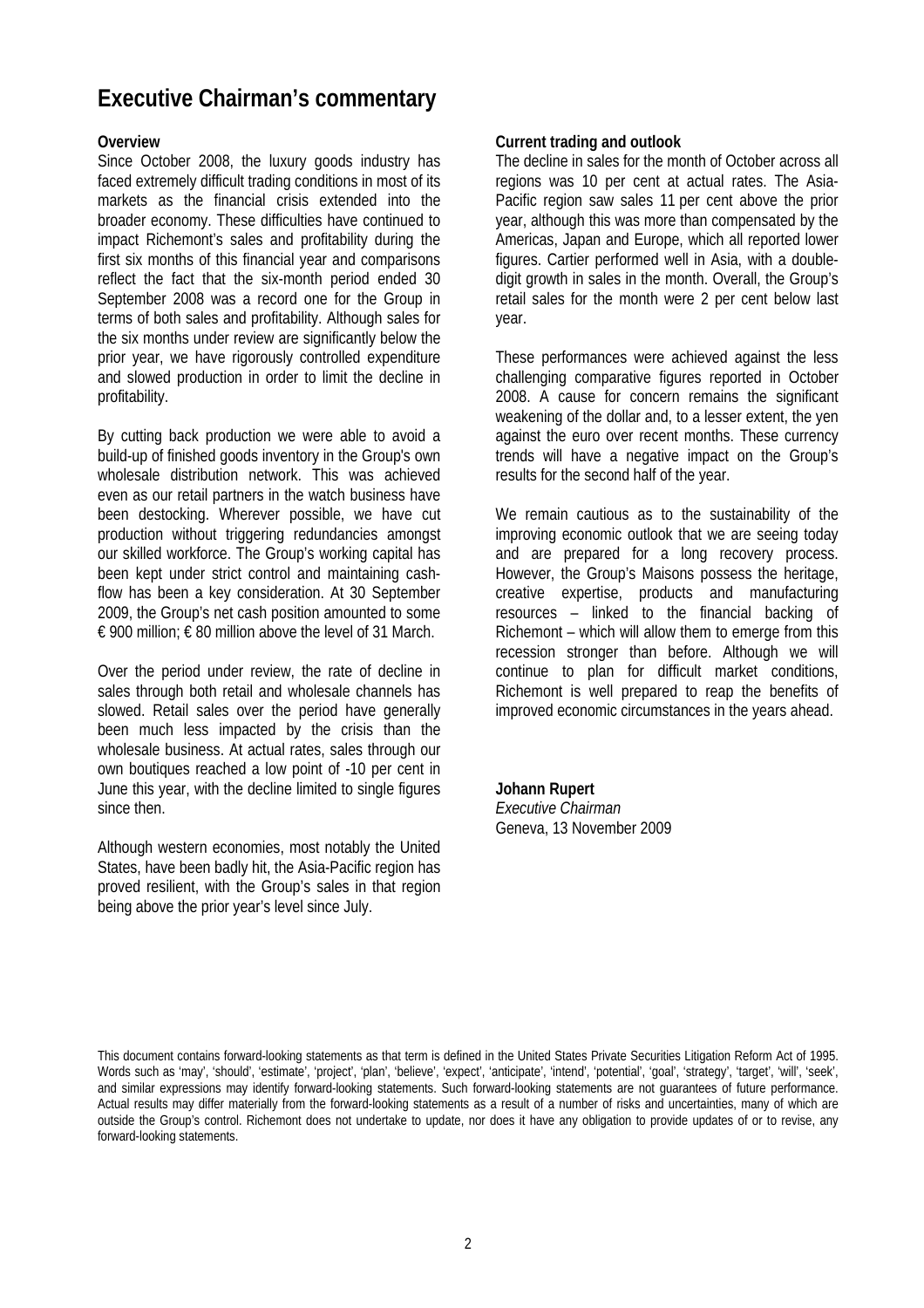# **Business Review**

#### **Overview**

| in $\epsilon$ millions            | September 2009 | September 2008<br>re-presented |        |
|-----------------------------------|----------------|--------------------------------|--------|
| <b>Sales</b>                      | 2 3 7 9        | 2796                           | $-15%$ |
| Cost of sales                     | (915)          | (1008)                         |        |
| Gross profit                      | 1464           | 1788                           | $-18%$ |
| Net operating expenses            | (1074)         | (1153)                         | $-7%$  |
| Selling and distribution expenses | (598)          | (600)                          | ۰      |
| Communication expenses            | (204)          | (294)                          | $-31%$ |
| Administration expenses           | (259)          | (264)                          | $-2%$  |
| Other operating (expense)/income  | (13)           | 5                              | n/a    |
|                                   |                |                                |        |
| Operating profit                  | 390            | 635                            | $-39%$ |

#### **Sales**

Sales during the six-month period decreased by 15 per cent to € 2 379 million. This performance reflected the challenging trading conditions which began a year ago. Up until 30 September 2008, the Group had seen record levels of sales and profitability. During the period under review, wholesale sales in those regions most affected by the economic crisis were particularly depressed as trade partners sought to reduce their inventory levels. Sales through the Group's own boutique network were generally more resilient. Sales at all of the Group's Maisons were impacted by these adverse trading conditions. In regional terms, the Americas, Japan and European markets all reported very significant sales decreases. These sales declines were only partly offset by the Asia-Pacific region, where reported sales were higher.

During the period under review, sales benefited from favourable exchange rate movements, in particular the US dollar and the Japanese yen. In constant currency terms, overall sales decreased by 20 per cent.

#### **Gross profit**

The gross margin percentage declined by 2.5 points to 61.5 per cent of sales. The lower margin reflected the strengthening of the Swiss franc during the period, lower levels of manufacturing capacity utilisation and an increase in inventory provisions. The Swiss franc is of particular importance to Richemont, with a large part of the Group's cost of sales being generated in Switzerland, where the majority of its watchmaking facilities are located. The lower gross margin

percentage, combined with the decrease in the value of sales, led to a gross profit decrease of 18 per cent.

#### **Net operating expenses**

Net operating expenses decreased by 7 per cent overall. Selling and distribution expenses were in line with the prior period, with cost reductions from the existing network offset by the additional costs of boutiques opened over the past 18 months, particularly in the Asia-Pacific region. The 31 per cent decrease in respect of communication costs partly reflected the timing of the annual Salon International de la Haute Horlogerie ('SIHH') event, in respect of which there was no charge during the period under review. Administration costs were marginally lower.

#### **Operating profit**

Compared to last year's record levels, operating profit decreased by 39 per cent to  $\epsilon$  390 million. The operating margin decreased by 6.3 percentage points to 16.4 per cent in the period under review.

#### **Interim financial statements**

The Group's income statement is presented in Appendix 1, which includes notes regarding the representation of the comparative figures. The unaudited, interim consolidated financial statements are available on the Group's website at http://www.richemont.com/reports.html and will be included in the full interim report, to be published in the coming weeks.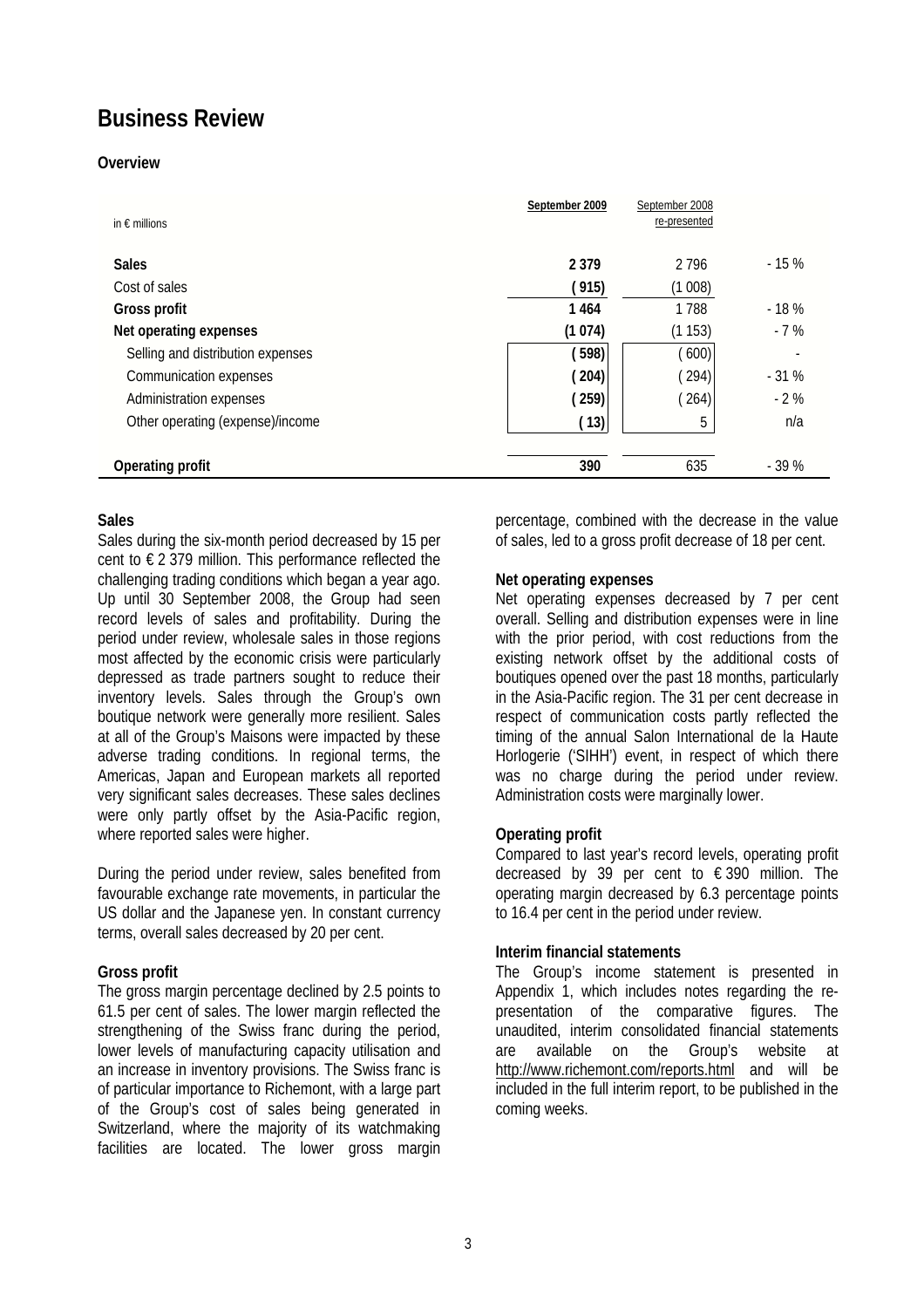#### **Analysis of sales and operating results by business area**

Sales and the operating results of the Group's main areas of activity were as follows:

| in $\epsilon$ millions                | September 2009 | September 2008<br>re-presented |        |
|---------------------------------------|----------------|--------------------------------|--------|
| <b>Sales</b>                          |                |                                |        |
| Jewellery Maisons                     | 1 2 2 2        | 1420                           | $-14%$ |
| Specialist Watchmakers                | 655            | 794                            | $-17%$ |
| Writing instrument Maison             | 238            | 282                            | $-16%$ |
| Other                                 | 264            | 300                            | $-12%$ |
| <b>Total sales</b>                    | 2 3 7 9        | 2796                           | $-15%$ |
| <b>Operating results</b>              |                |                                |        |
| Jewellery Maisons                     | 349            | 446                            | $-22%$ |
| Specialist Watchmakers                | 133            | 233                            | $-43%$ |
| Writing instrument Maison             | 29             | 31                             | $-6\%$ |
| Other                                 | (28)           | (10)                           | n/a    |
|                                       | 483            | 700                            | $-31%$ |
| Corporate costs                       | (93)           | (65)                           | $+43%$ |
| Central support services              | (68)           | (72)                           | $-6%$  |
| Other operating (expense)/income, net | (25)           | 7                              | n/a    |
| Operating profit                      | 390            | 635                            | $-39%$ |

#### **Business areas**

In accordance with International Financial Reporting Standards 8 - *Operating Segments*, the Group has reduced the total number of reportable segments from five to four. Alfred Dunhill and Lancel, formerly reported as the 'Leather and Accessories Maisons' segment, are reported within 'Other' with effect from 1 April 2009. Comparative periods have been represented accordingly. Consequently, this segment now includes all of the Group's Fashion and Accessories businesses, as well as the Group's watch component manufacturing activities.

#### **Jewellery Maisons**

Cartier reported lower sales through its own network of boutiques and a more pronounced decline in sales to third party retailers, including franchise partners. Notwithstanding the decline in overall sales, demand remained resilient for bijoux and bridal jewellery, as well as high jewellery watches and the *Ballon Bleu* range of watches.

Van Cleef & Arpels reported lower sales overall, particularly in the important US market. Nevertheless, the Maison saw strong growth in the Asia-Pacific and Middle East regions.

The Jewellery Maisons' sales decreased by 14 per cent and operating profit decreased by 22 per cent to  $\epsilon$  349 million. The operating margin for the business area decreased from 31 per cent in the comparative period to 29 per cent.

#### **Specialist Watchmakers**

Whilst certain of the Group's specialist watchmakers have internal boutiques in a limited number of markets, the great majority of sales to final customers are made through third party retailers. Many such retailers have prudently reduced their inventories during the last 12 months, largely by ordering less new stock. Consequently, the Group's specialist watchmakers' sales decreased by 17 per cent and operating profit decreased by 43 per cent. The operating margin, at 20 per cent of sales, was 9 percentage points lower than the comparative period, primarily due to the reductions in gross margin. The favourable one-off impact on profit arising from the timing of the SIHH event was partially offset by a one-off charge relating to the Roger Dubuis business.

Despite the significant decrease in sales, the specialist watchmaking Maisons reported continuing demand for both existing models and the new collections presented at the 2009 SIHH in Geneva. Sales were most resilient at Vacheron Constantin, in part attributable to its new *Patrimony* collection. Piaget's *Polo FortyFive* watch anniversary collection enjoyed good demand and the Maison's well-developed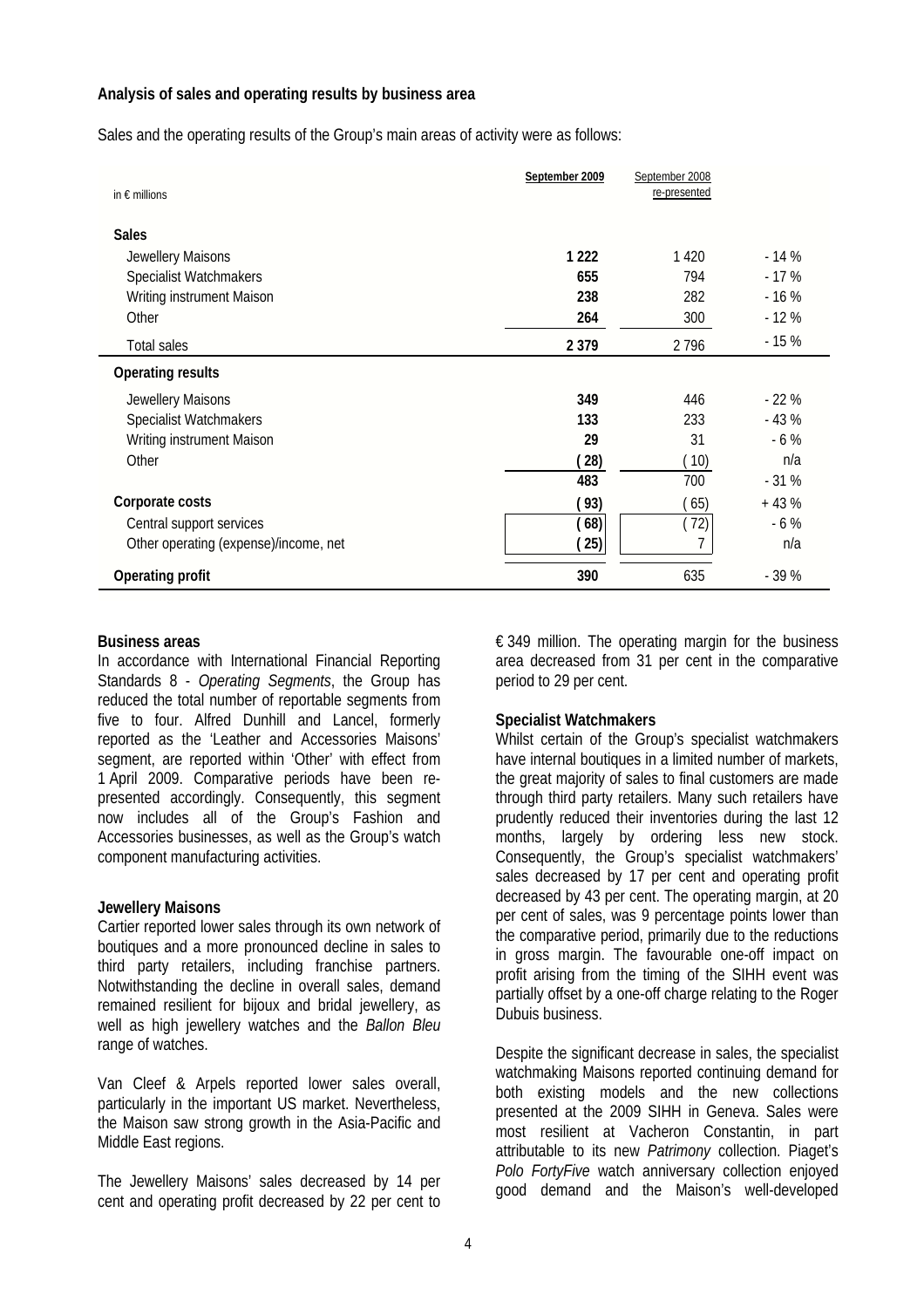distribution network in the Asia-Pacific region helped offset weaker trading elsewhere. Jaeger-LeCoultre's *Hybris Mechanica à Grande Sonnerie*, with its 26 complications, marked another watchmaking achievement and complemented that Maison's other collections. Officine Panerai's *Manifattura* collection, featuring new in-house movements, accounted for a growing proportion of the Maison's sales. Demand for IWC's classic *Pilot* and *Portuguese* lines was resilient and new lines were well received. Lange & Söhne's *Zeitwerk* introduced further technological innovations to fine watchmaking and drew further attention to this German Maison. Sales at Baume & Mercier were particularly exposed to the de-stocking phenomenon described above. Nevertheless, the Maison continued to strengthen its collections during the period.

#### **Writing Instrument Maison**

Compared to the prior period, Montblanc's wholesale sales declined, largely due to de-stocking by third party retailers in some markets as well as the closure of certain marginal points of sale compared to the prior period. The decline in wholesale sales was offset to some extent by low sales growth through Montblanc's own boutique network.

Operating profit decreased by 6 per cent to  $\in$  29 million, while the Maison's operating margin remained relatively stable at 12 per cent.

#### **Other**

Among the Group's Fashion and Accessories businesses, Alfred Dunhill reported flat sales during the period, with sales growth in the Asia-Pacific region being offset by lower sales in other regions. Alfred Dunhill's operating losses decreased compared to the

prior period. Chloé reported lower sales in the period, resulting in a decrease in operating profit. Lancel reported flat sales of its leather goods collections, with higher sales through its own network of boutiques offset by weaker demand through wholesale channels. Lancel's operating losses for the six months were lower than the comparative period's. Other Fashion and Accessories businesses in this segment include Shanghai Tang, Maison Alaïa and Purdey.

As a consequence of the dramatic slowdown in demand, the Group's watch component manufacturing activities reported a significant decrease in sales to external customers. The loss reported from 'Other' businesses stems principally from the Group's watch component manufacturing activities.

#### **Corporate costs**

Corporate expenses principally represent the costs of central management, marketing support and other central functions, as well as other expenses and income which are not allocated to specific business areas, including foreign exchange hedging gains and losses. Central support service expenses declined by 6 per cent to  $\epsilon$  68 million. Other operating expenses included non-allocated losses relating to the Group's regular hedging programmes in the amount of  $\epsilon$  19 million. In the comparative period, the hedging activities had generated gains of  $\epsilon$  11 million.

#### **Operating profit**

Operating profit for the period decreased by 39 per cent to  $\epsilon$  390 million and the operating profit margin decreased from 22.7 per cent to 16.4 per cent.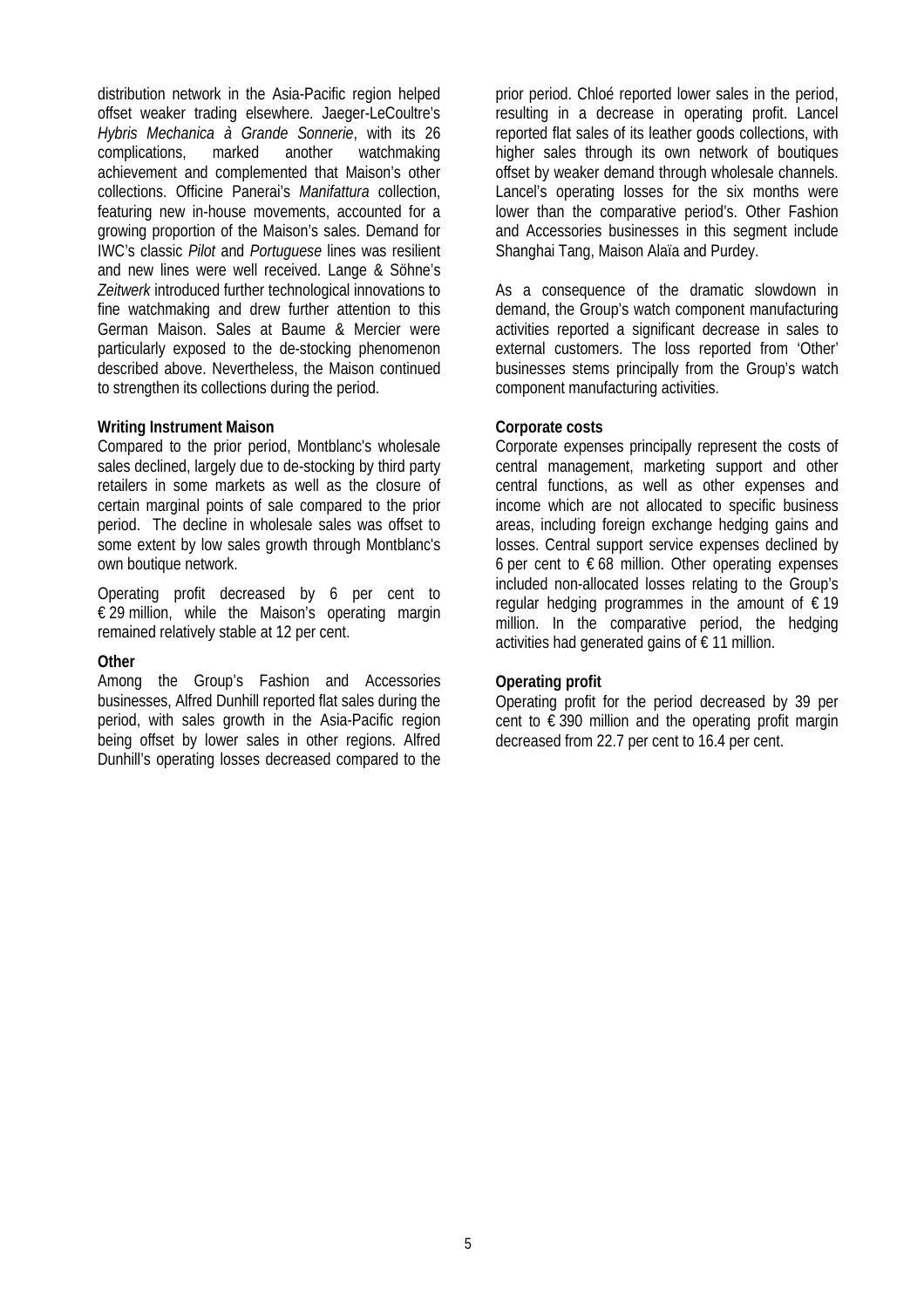#### **Sales by region**

|                        |                |                | Movement at: |          |
|------------------------|----------------|----------------|--------------|----------|
|                        |                |                | Constant     | Actual   |
|                        | September 2009 | September 2008 | exchange     | exchange |
| in $\epsilon$ millions |                | re-presented   | rates        | rates    |
|                        |                |                |              |          |
| Europe                 | 995            | 1 2 5 5        | $-21%$       | $-21%$   |
| Asia-Pacific           | 771            | 729            | $-2\%$       | $+6%$    |
| Americas               | 325            | 497            | $-39%$       | $-35%$   |
| Japan                  | 288            | 315            | $-25%$       | $-9%$    |
|                        | 2 3 7 9        | 2796           | $-20%$       | $-15%$   |

#### **Europe**

Sales in European markets decreased by 21 per cent overall, reflecting challenging economic conditions throughout the region's markets. The European region accounted for 42 per cent of total Group sales.

#### **Asia-Pacific**

This region reported sales growth of 6 per cent, with higher levels of sales in mainland China partly offset by lower sales in most other markets. During the period, sales in the region represented 32 per cent of Group turnover. The mainland China market represented 8 per cent of sales. At constant exchange rates, sales in the entire region declined by 2 per cent.

#### **Americas**

Sales in the Americas region declined by 35 per cent. This reflected the economic climate in the US market in particular. All of the Group's larger Maisons reported significantly lower sales in the region, which accounted for 14 per cent of total Group sales.

#### **Japan**

Luxury businesses continue to face adverse market conditions in Japan and the Group's sales were down by 25 per cent in yen terms. In euro terms, the decrease was largely offset by exchange rate movements. The domestic Japanese market accounted for 12 per cent of total Group sales.

#### **Sales by distribution channel**

| in $\epsilon$ millions | September 2009 | September 2008<br>re-presented |        |
|------------------------|----------------|--------------------------------|--------|
| Retail                 | 1035           | 1 108                          | $-7%$  |
| Wholesale              | 1 3 4 4        | 1688                           | $-20%$ |
|                        | 2 3 7 9        | 2 7 9 6                        | $-15%$ |

#### **Retail**

Retail sales decreased by 7 per cent to  $\epsilon$  1 035 million. During the six-month period, the overall retail network of Group-owned boutiques remained stable at 798 boutiques. Store openings in growing markets, such as China, were offset by the closure of boutiques in markets where demand was weaker. In terms of retail distribution, at the end of September there were a total of 1 402 boutiques; 604 of which were operated under franchise agreements.

#### **Wholesale**

Wholesale sales decreased by 20 per cent during the six-month period. The decline reflected de-stocking among external watch retailers in particular. Sales to franchise partners are treated as wholesale sales.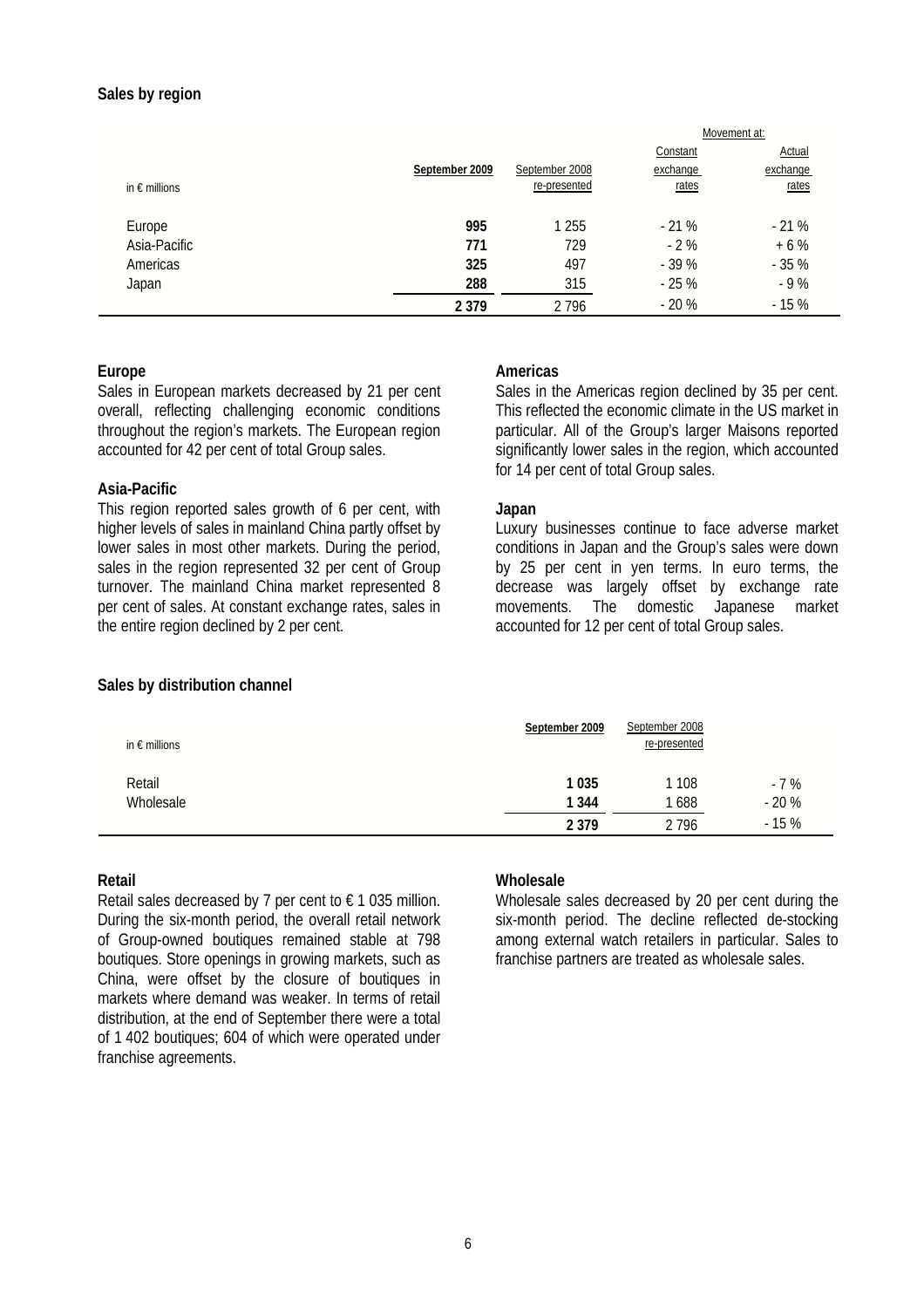#### **Summary income statement and results from discontinued operations**

| in $\epsilon$ millions                                        | September 2009 | September 2008<br>re-presented |
|---------------------------------------------------------------|----------------|--------------------------------|
| Operating profit - continuing operations                      | 390            | 635                            |
| Net finance income                                            | 24             | 15                             |
| Profit before taxation                                        | 414            | 650                            |
| Taxation                                                      | (71)           | (110)                          |
| Share of post-tax results of associated undertakings          | 2              |                                |
| Profit from continuing operations                             | 345            | 541                            |
| (Loss) / profit from discontinued operations                  | (1)            | 319                            |
| Profit for the period                                         | 344            | 860                            |
|                                                               |                |                                |
| Attributable to shareholders                                  | 344            | 862                            |
| Attributable to minority interests                            |                | (2)                            |
| Profit for the period                                         | 344            | 860                            |
| Earnings per share from continuing operations - diluted basis | € 0.623        | € 0.961                        |

#### **Net finance income**

Net finance income amounted to  $\epsilon$  24 million in the period under review. This largely reflected net gains on foreign exchange rate hedging instruments. Interest income on deposits was offset by interest on borrowings.

#### **Taxation**

The Group's effective taxation rate was 17 per cent, reflecting the anticipated full-year rate.

#### **Associated companies**

The Group has a number of smaller investments which are classified as associated companies. These other associated companies have no material impact on the Group's financial statements.

#### **Profit for the period**

Profit from continuing operations amounted to  $\epsilon$  345 million, representing a decrease of 36 per cent.

Profit from discontinued operations for the six-month period ended 30 September 2008 included the Group's share of the results of British American Tobacco ('BAT'), which amounted to  $\epsilon$  320 million. These results were partly offset by losses from a small business unit, which was disposed of during the six months under review.

Profit for the period under review, including continuing and discontinued operations, was  $\epsilon$  344 million compared with profit in the prior period of  $\epsilon$  860 million. The decrease reflected the lower profit from continuing operations as well as the discontinuance of the income from the investment in BAT and other assets transferred to Reinet Investments in October 2008 as part of the Group restructuring.

#### **Earnings per share attributable to shareholders**

Total diluted earnings per share, including profit from discontinued operations, decreased by 59 per cent from  $\epsilon$  1.525 to  $\epsilon$  0.621. Diluted earnings per share from continuing operations decreased by 35 per cent from  $\in 0.961$  to  $\in 0.623$ .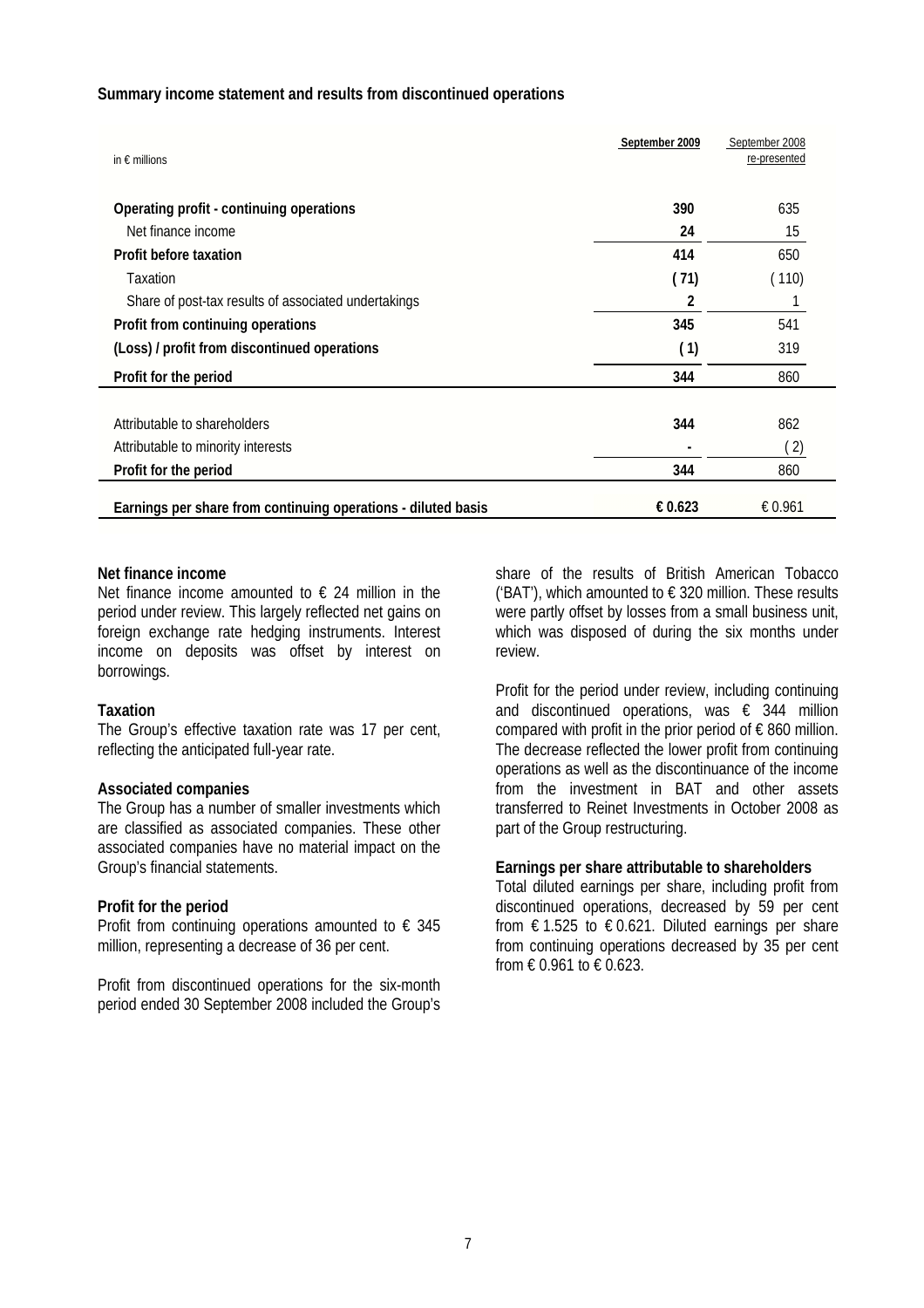#### **Cash flow**

| in $\epsilon$ millions                                         | September 2009 | September 2008<br>re-presented* |
|----------------------------------------------------------------|----------------|---------------------------------|
| Operating profit including losses from discontinued operations | 389            | 634                             |
| Depreciation, amortisation and other items, net                | 160            | 104                             |
| Increase in working capital                                    | (228)          | 514)                            |
| Cash generated from operations                                 | 321            | 224                             |
| Dividends received from associate                              |                | 342                             |
| Net financial income                                           |                | 32                              |
| <b>Taxation paid</b>                                           | (59)           | (84)                            |
| Net acquisitions of fixed assets                               | (59)           | (137)                           |
| Net cash flow in respect of short-term government bond funds   | 118            |                                 |
| Other investing activities, net                                | 35             | (160)                           |
| Net cash inflow before financing activities                    | 356            | 217                             |
| Dividends paid to shareholders, net of withholding tax         | (71)           | (437)                           |
| Net cash flow in respect of treasury units and shares          | (117)          | (37)                            |
| Decrease in borrowings and other financing activities          | (34)           | (4)                             |
| Net change in cash and cash equivalents                        | 134            | (261)                           |
| Cash and cash equivalents at the beginning of period           | 1 3 6 3        | 1 7 7 1                         |
| Reclassification of government bond funds                      | (956)          |                                 |
| Exchange rate effects                                          | 3              | (19)                            |
| Cash and cash equivalents at the end of period                 | 544            | 1491                            |
| Short-term government bond funds                               | 838            |                                 |
| <b>Borrowings</b>                                              | (480)          | 564)                            |
| Net cash                                                       | 902            | 927                             |

\*Cash flow re-presented only for IAS 38, not discontinued operations

The Group's net cash position increased from  $\epsilon$  822 million at 31 March 2009 to € 902 million at 30 September 2009: an increase of € 80 million.

During the period, cash generated from operations amounted to  $\epsilon$  321 million. The decrease in operating profit was more than offset by a smaller increase in working capital requirements during the period from 31 March 2009: € 228 million compared to € 514 million in 2008. The € 228 million increase in working capital included a modest decrease in inventories. This compared with a very significant increase in inventories during the prior period. A  $\epsilon$  158 million increase in debtor balances during the period under review, reflecting the volume of sales, was also significantly lower than the comparative period, primarily due the lower level of trading. These favourable movements were partly offset by reductions in non-trade creditor balances.

Dividends received from associate in the comparative period related to the Group's discontinued interest in British American Tobacco.

Investing activities reported during the period included a net movement of  $\epsilon$  118 million in respect of shortterm Government Bond Funds. Previously classified as part of cash and cash equivalents, these funds remain an important and secure element of the Group's net cash position.

The 2009 dividend, at CHF 0.30 per share, was paid to shareholders in September. Net of withholding tax, which was remitted to the Swiss authorities in October. this amounted to  $\epsilon$  71 million. The 2008 dividends included payments to Richemont SA participation certificate holders prior to the Group restructuring.

During the period under review, the Group bought back 10 million 'A' shares in the market in order to hedge stock options grants. The share buy-back was implemented largely to hedge the Group's increased exposure in respect of its own shares linked to the restructuring effected in 2008. The gross cost of these purchases, at  $\epsilon$  153 million, was partly offset by proceeds from the exercise of stock options by executives, leading to a net cash outflow of  $£ 117$  million.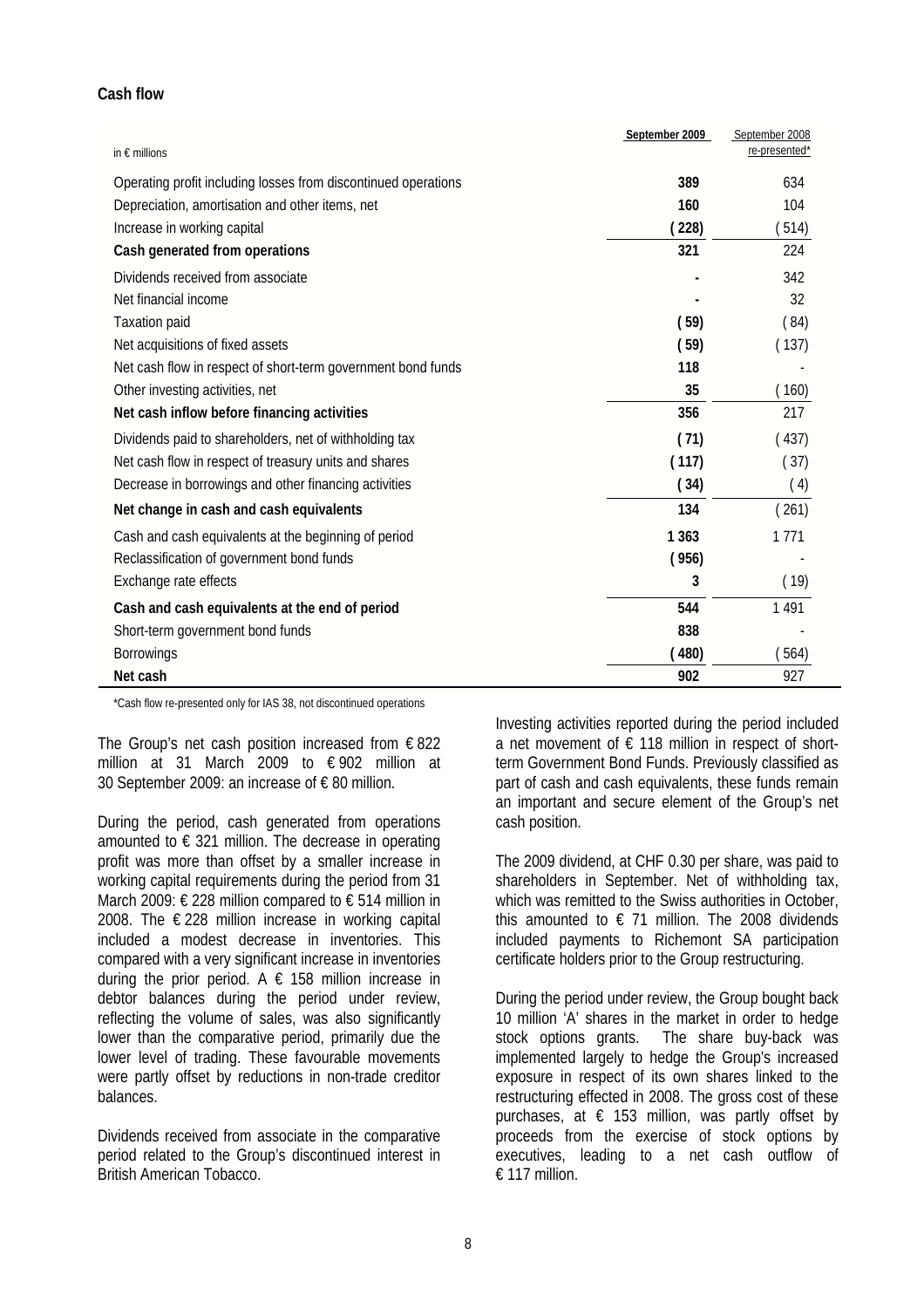#### **Summarised balance sheet**

| in $\epsilon$ millions                                 | 30 September 2009 | 31 March 2009 |
|--------------------------------------------------------|-------------------|---------------|
| Non-current assets                                     |                   |               |
| <b>Fixed assets</b>                                    | 1458              | 1534          |
| Other non-current assets                               | 617               | 642           |
|                                                        | 2075              | 2 1 7 6       |
| Net current assets excluding cash and cash equivalents | 2 2 7 0           | 2028          |
| Inventories                                            | 2 3 6 6           | 2 4 2 2       |
| Debtors and other current assets                       | 952               | 781           |
| <b>Current liabilities</b>                             | (1048)            | (1175)        |
| Other non-current liabilities excluding borrowings     | (173)             | (191)         |
| Net operating assets                                   | 4 1 7 2           | 4 0 1 3       |
| Net cash                                               | 902               | 822           |
| Cash and cash equivalents                              | 544               | 1 3 6 3       |
| Short-term government bond funds                       | 838               |               |
| <b>Borrowings</b>                                      | (480)             | (541)         |
|                                                        | 5 0 7 4           | 4 8 3 5       |
| Equity                                                 |                   |               |
| Shareholders' equity                                   | 5 0 7 0           | 4 8 3 2       |
| Minority interests                                     | 4                 | 3             |
|                                                        | 5074              | 4 8 3 5       |

Net current assets increased by € 242 million compared to March 2009. The value of net inventories decreased by 2 per cent to  $\epsilon$  2 366 million. The inventory decrease largely reflects efforts to reduce the output of finished goods, particularly watches, and to reduce other inventories. In terms of stock rotation, this inventory reduction was more than offset by the trading slowdown: consequently, the inventory rotation rate in the six-month period slowed by 1.6 months to 20.3 months. During the period since 31 March 2009, trade debtor balances increased, reflecting the timing of wholesale sales. However, debtor balances were broadly in line with the level seen at 30 September 2008.

At 30 September 2009, net cash amounted to  $\epsilon$  902 million: an increase of  $\epsilon$  80 million over the six-month period. The Group's holdings of short-term government

**Norbert Platt**  *Group Chief Executive Officer* 

Compagnie Financière Richemont SA Geneva, 13 November 2009

bond funds, which were reported within cash and cash equivalents at 31 March 2009, were reclassified as a distinct asset class with effect from April 2009. Cash balances were primarily denominated in euros, whereas borrowings were spread across the principal currencies of the countries in which the Group has significant operations, namely, euros, yen, US dollars, Hong Kong dollars and Chinese renminbi. Borrowings reflect the financing of net operating assets in the countries concerned.

#### **Full interim financial statements**

Richemont's unaudited consolidated interim financial statements at 30 September 2009 are not included in this document. They may be found on the Group's website at http://www.richemont.com/reports.html and will be included in the full interim report, to be published in the coming weeks.

**Richard Lepeu**  *Group Finance Director*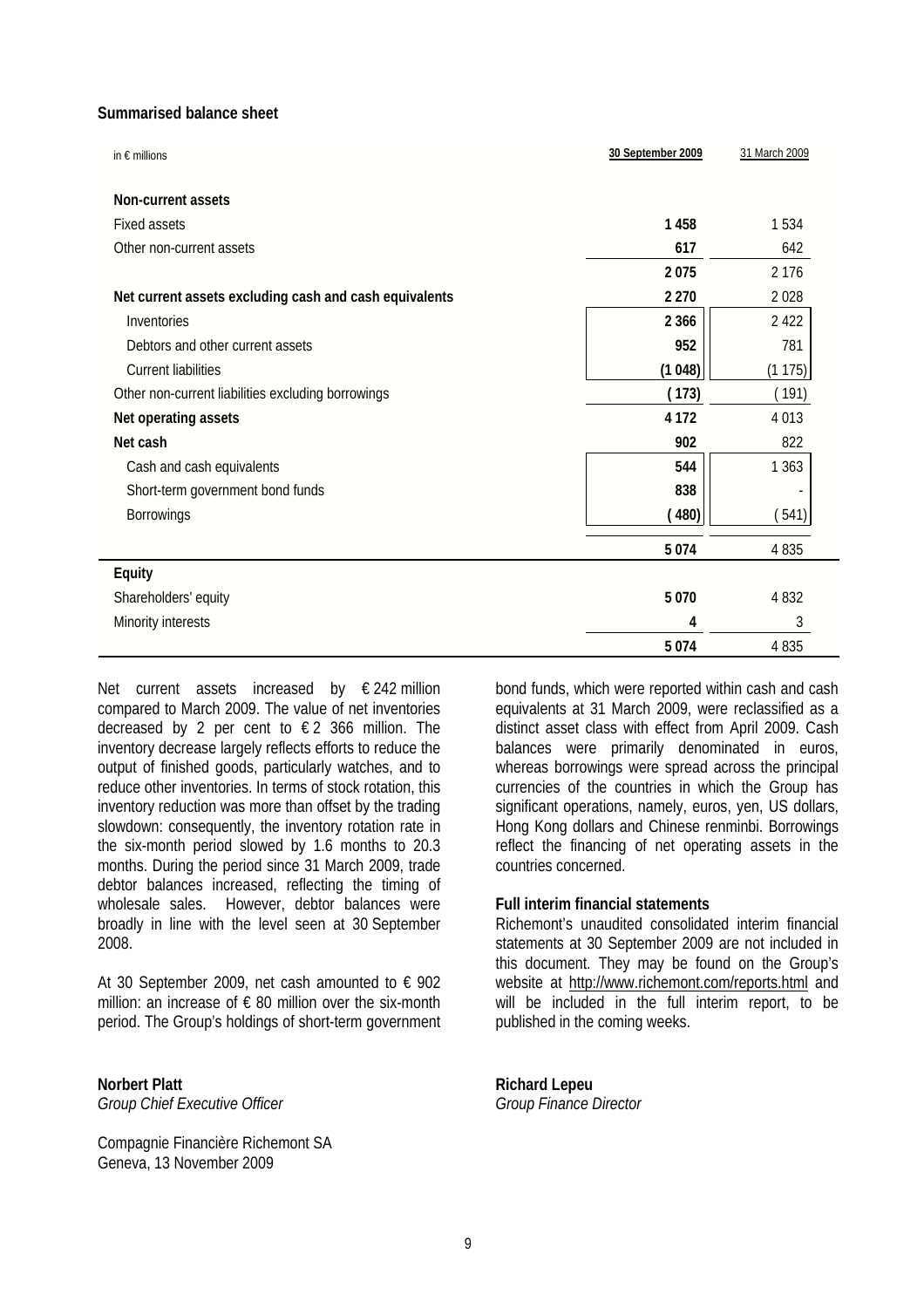# **Appendix 1**

#### **Group results**

| in $\epsilon$ millions                                        | September 2009 | September 2008<br>re-presented |        |
|---------------------------------------------------------------|----------------|--------------------------------|--------|
| Continuing operations                                         |                |                                |        |
| <b>Sales</b>                                                  | 2 3 7 9        | 2796                           | $-15%$ |
| Cost of sales                                                 | (915)          | (1008)                         |        |
| Gross profit                                                  | 1 4 6 4        | 1788                           | $-18%$ |
| Net operating expenses                                        | (1074)         | (1153)                         | $-7%$  |
| Operating profit                                              | 390            | 635                            | $-39%$ |
| Net financial income                                          | 24             | 15                             |        |
| Share of post-tax results of associates                       | 2              | 1                              |        |
| Profit before taxation                                        | 416            | 651                            | $-36%$ |
| Taxation                                                      | (71)           | (110)                          |        |
| Profit from continuing operations                             | 345            | 541                            | $-36%$ |
| Discontinued operations                                       |                |                                |        |
| (Loss) / profit from discontinued operations, net of tax      | (1)            | 319                            |        |
| Profit for the period                                         | 344            | 860                            | $-60%$ |
| Analysed as follows:                                          |                |                                |        |
| Profit attributable to shareholders                           | 344            | 862                            |        |
| Profit attributable to minority interests                     |                | (2)                            |        |
|                                                               | 344            | 860                            |        |
| Earnings per share from continuing operations - diluted basis | € 0.623        | € 0.961                        | $-35%$ |

#### **Re-presentation of the comparative period and discontinued operations**

The income statement presented in this document for the period ended 30 September 2008 has been re-presented to reflect (i) the discontinuation of the Group's interest in British American Tobacco p.l.c. arising from the Group's restructuring of 20 October 2008; and (ii) the disposal of a small business unit. The results from those interests, which amounted to € 319 million, are reported as profit from discontinued operations. In the period under review, losses of € 1 million in respect of discontinued operations relate to the small business unit referred to above.

The restructuring referred to above saw the separation of the Group's luxury goods interests, which remained in Richemont, from its interests in British American Tobacco, some € 350 million in cash and certain smaller investments. The Group's former non-luxury interests are now held by Reinet Investments S.C.A., an independent entity listed on the Luxembourg Stock Exchange.

In addition to the re-presentation of discontinued operations, the comparative period has also been re-represented for the impact of an amended accounting standard (IAS 38*, Intangible Assets*). The net impact of this change on profit from continuing operations in the comparative period was a charge of  $\epsilon$  4 million.